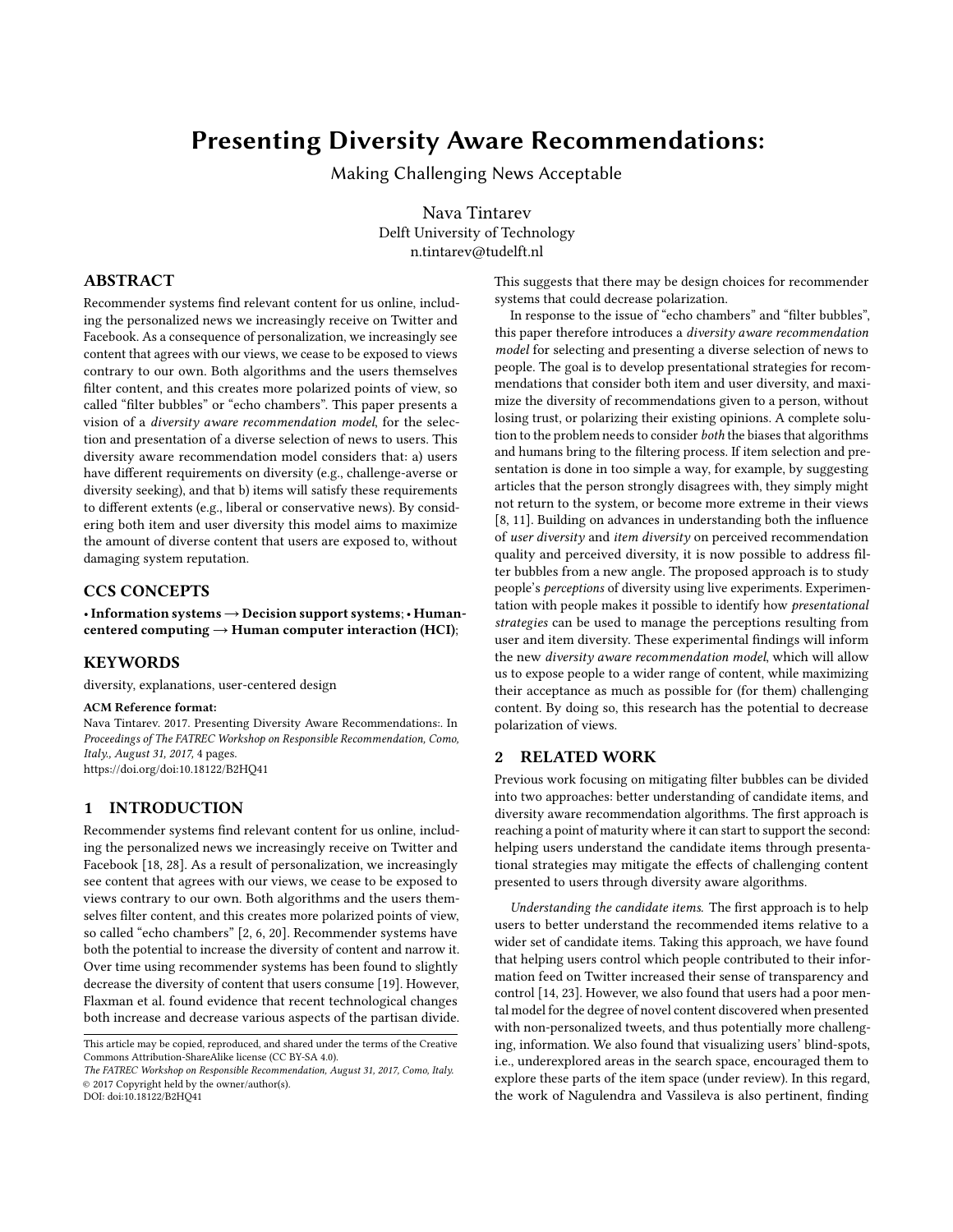that visualisation increased understandability of the filtering mechanism [\[17\]](#page-3-11). This approach of better understanding the candidate is also underpinned by studies on visualizations [\[27\]](#page-3-12), explanations [\[25\]](#page-3-13), and critiquing [\[15\]](#page-3-14), in recommender systems.

Diversity aware algorithms. The second approach is to develop diversity aware recommendation algorithms, or algorithms that address the risks of filter bubbles and polarization. To support discovery, news recommender systems need to strike a delicate balance between diversity and relevance: to find news articles that are diverse, and still highly relevant to a user. To increase relevance the computation of similarity (e.g., between items, users, or their ratings) has been the basis of recommendation algorithms. The challenge is thus to define similarity in a way that maintains relevance while sufficiently diversifying items in recommendation sets (c.f., [\[1,](#page-3-15) [30,](#page-3-16) [31\]](#page-3-17)). Overall, item diversity has been successfully implemented before: diversified recommendations have been found to increase user satisfaction [\[31\]](#page-3-17), helped users find target items faster [\[4\]](#page-3-18), and increased the novelty of the items that are recommended [\[30\]](#page-3-16). Furthermore, while perceived novel content discovery contributes to the attractiveness of recommendations, diversification that is not mediated by perceived discovery has been found to reduce the attractiveness of recommendations [\[7\]](#page-3-19). More recent approaches (c.f., [\[13,](#page-3-20) [29\]](#page-3-21)) have considered how re-ranking can be used to include diversity in an optimization function. However, these measures of diversity are still not well understood from a user-centered perspective, especially when dealing withhuman perceptions of challenging news content.

## 3 NEW RECOMMENDATION MODEL

The factors that are proposed for the diversity aware recommendation model are shown in Figure [1,](#page-2-0) and are described below in relation to: user diversity (e.g., personality), item diversity (e.g., re-ranking), and presentational strategies (e.g., item placement).

A combined study of both user- and item- diversity makes it possible to find solutions that address both user and algorithmic biases at once. By addressing the challenge of diversification from the angle of user perception, this diversity aware recommendation model builds on advances in the area of presentational strategies in recommender systems. An improved understanding of the factors that may influence the effectiveness of such a model make it possible to improve the positive impact of item diversification, and improve people's acceptance of diverse news articles.

#### 3.1 User Diversity

Users naturally have different interests, one of they key motivators for personalization algorithms such as those used in recommender systems. Previous studies have found that users vary in terms of the degree of diversification that is optimal for them, and that this can be deduced from their previous rating behavior (see e.g., [\[13,](#page-3-20) [21\]](#page-3-22)). Users also vary in terms of personality traits that are fixed, such as the Big Five [\[12\]](#page-3-23). Our, and others' work, has also found that recommendation algorithms may benefit from considering these traits [\[5,](#page-3-24) [16,](#page-3-25) [22\]](#page-3-26). One study investigated how people apply diversification for a sequence of book recommendations for a friend [\[22\]](#page-3-26). Others found that whether users were diversity-seeking or challenge-averse also influenced the perceptions of diversity in

news [\[16\]](#page-3-25), a user trait that may be more transient. Beam found that demographic factors such as gender, level of internet skill and education affected the extent to which users reported to think at depth about news [\[3\]](#page-3-27).

# 3.2 Item Diversity

The items that are recommended to a user, or considered as candidate recommendations, can also be selected in a way that they are different from each other. Several approaches to item diversification are suggested in the literature. Ziegler et al. (2005) proposed a topic diversification approach based on taxonomy-based dissimilarity [\[31\]](#page-3-17). As may be anticipated, using simple dissimilarity also impacted accuracy negatively. An alternate set of approaches which re-rank a list of top items was found to improve diversity without a great loss in accuracy (c.f., [\[1,](#page-3-15) [13\]](#page-3-20)). Zhang et al. found that diversification in recommendations increased novelty and decreased "unserendipity" (similarity between items in a user's history and new recommendations) [\[30\]](#page-3-16).

These measures of diversity however suffer from a considerable limitation: they do not take into account whether they can be accepted or understood by a user. They also do not consider more subtle definitions of item diversity such as the the strength of sentiment, or preferences for certain styles of writing (stylometry). To understand which features influence users perceptions of item diversity, more exploratory studies, e.g., investigating users' perceptions of diversity in active consumption environments are required (c.f., [\[24\]](#page-3-28)).

### 3.3 Presentational Strategies

The diversity aware recommendation model will consider design choices such item placement, primacy and recency effects, transitions, and interaction mechanisms:

Item placement. The position of surprising or risky items, influences the perceived diversity of a list [\[9,](#page-3-29) [16\]](#page-3-25). A number of design decisions can be made around how items are grouped (or if they are spread out), where they are placed (e.g., beginning, middle, or end of a list), and how pair-wise distances between specific items are considered (e.g., transitions).

Similarity grouping refers to whether articles that are different from the rest of a recommended list, such as top-N, are more easily grouped together (as predicted by Gestalt principles) than when similarity within a list is more homogeneous. For example, Ge et al. studied the placement of diverse items, finding an effect on perceived recommendation list diversity [\[10\]](#page-3-30). Placing items that differ from the others in the middle in the list, and as a block (rather than spread out) were found to reduce perceived diversity.

Primacy and recency effects. Primacy and recency effects refer to the first and last positions in a list of recommendations: given that the first and last article in a list are normally the easiest to remember in recall tasks, algorithms which affect the ranking of position of articles in these positions are likely to influences user perceptions of sets of recommendations. Previous studies have found some effects of item placement at the beginning or end of a list. Sorting agreeable content first appears to decrease satisfaction rather than increasing it [\[16\]](#page-3-25). In contrast, placing the diverse items at the bottom of the list can increase the perceived diversity [\[9\]](#page-3-29).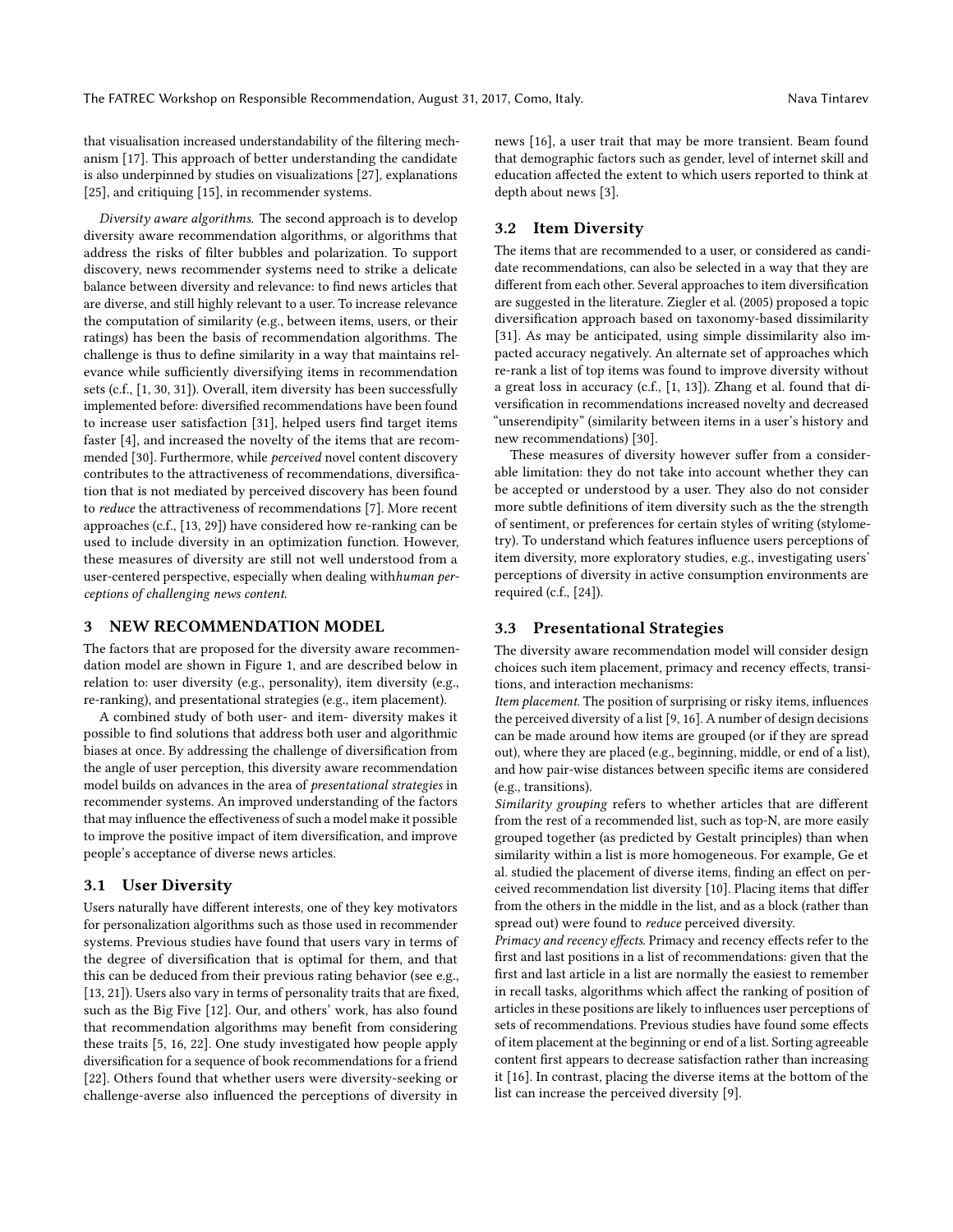<span id="page-2-0"></span>Presenting Diversity Aware Recommendations: The FATREC Workshop on Responsible Recommendation, August 31, 2017, Como, Italy.



Figure 1: The proposed diversity aware recommendation model considers that both users and items are diverse. The resulting recommendation list consequently contains articles on a range of topics. The last item is on a highly relevant item represented in blue, but there are also yellow and green items in the list. These yellow and green items are relevant to User78 but are not necessarily the most similar to the user's preferences.

Transitions. Transitions consider the size and types of gaps between pairs of items. Due to anchoring and other similar effects, the order of presentation matter. Intuitively, there are orderings that would be unsuitable for most users, like moving directly from a very sad news story to a very happy one, even if both stories are relevant to a given user.

Interaction Mechanisms. System designers can chose to introduce interaction mechanisms that help users manage diverse content. For example, explicit explanation mechanisms, such as textual explanations for surprising items, may help users understand the choice of specific item. Systems can also include implicit interaction mechanisms, such as linking the recommendation list to a visual interface to support exploration (c.f., [\[26\]](#page-3-31)). The interaction can also be designed to help users both discover and explore their blindspots.

# 4 CONCLUSION AND OUTLOOK

Building on previous research in information presentation, this paper suggests approaching diversification from a more user-centered approach than has been previously considered. To address filter bubbles, we consider the problem from both a computational and user-centered point of view. This is the first attempt to create a diversity-aware recommendation framework that considers how presentational strategies can help aid the diversification of content.

This work allows us to better understand how to maximally increase the diversity of content a user is exposed to, while maintaining user satisfaction.

By considering both user and item diversity this approach is a unique and valuable contribution toward addressing the issue of over tailoring, leading to more balanced news consumption. By doing so, this diversity aware recommendation model enables us to address the challenges of both user and algorithmic biases, which often conspire to the creation of filter bubbles.

In line with this vision, first steps have been taken to study how different presentational strategies influence perceptions of diversity, a.o., studying the effects of different kinds of transitions between diverse items (under preparation), and users' expectations, and perceptions, of diversity in playlists [\[24\]](#page-3-28). We will also continue to build on our previous work on explanation interfaces that used weak ties to support content discovery [\[14,](#page-3-9) [23\]](#page-3-10), to study the role of item positions in relation to perceptions of diversity. By defining diversity in a way that is understandable and acceptable to users, it becomes possible to move research on explanation-aware recommendation to the next level: how we present diverse items in recommender systems can help users not only to understand the recommendations, but also themselves and their own biases. In doing so, it may be possible to maximize the amount of diverse content that users are exposed to, without damaging system reputation.